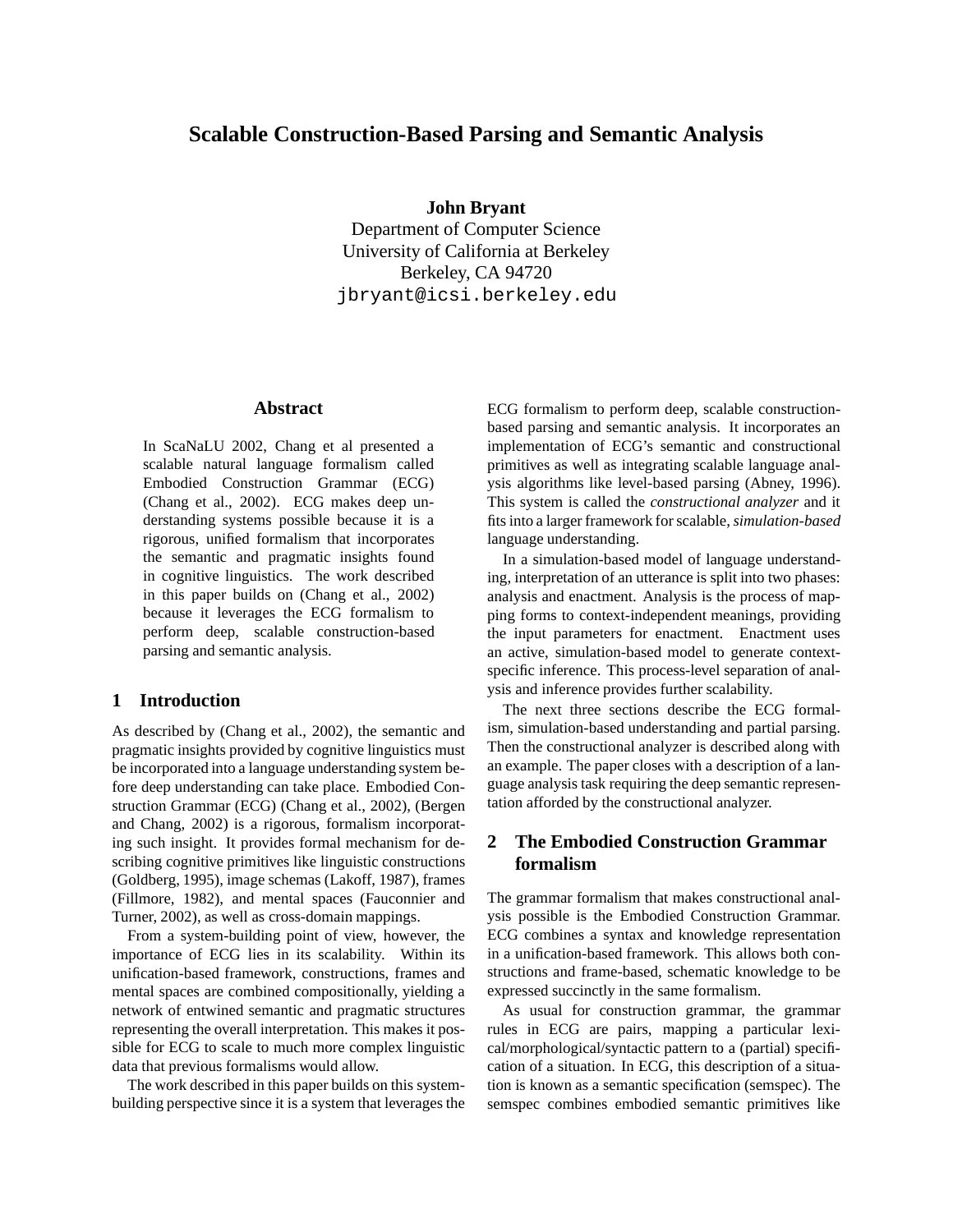| schema Container<br>subcase of Image-Schema<br>roles<br>interior :<br>exterior:<br>portal:<br>boundary: |
|---------------------------------------------------------------------------------------------------------|
| schema SPG<br>subcase of Image-Schema<br>roles<br>source:<br>path :<br>qoal:                            |
| schema Trajector-Landmark<br>subcase of Image-Schema<br>roles<br>trajector:<br>landmark:                |

Figure 1: Some image schemas in ECG notation.

image schemas (Lakoff, 1987) and executing schemas (Narayanan, 1997) with frame-based knowledge (Fillmore, 1982) to completely specify the meaning of an utterance.

Meaning in ECG is represented by *schemas*. Schemas, much like frames, are schematic, role-based conceptual and semantic structures. But as they are intended to describe an embodied, parameter-based representation of language, the schema formalism is augmented by special semantic operators that make cognitive linguistic insights easier to express.

As an initial starting point into the formalism, figure 1 shows three canonical image schemas in ECG notation. Each schema is initially defined by the keyword **schema**, and after the name, an optional **subcase of** line denotes the structures from which the current schema inherits. Much like frames, ECG schemas (and constructions) are arranged into a type hierarchy from which a schema can inherit structure. In this case, each image schema inherits from the Image-Schema type. Following the **subcase of**, comes the optional roles block, denoted by the **roles** keyword. Just like the roles of a frame, the roles of a schema are the parameters of the concept being described.

These simple image schemas do not show off all of ECG's schema mechanism, however. For a more complete picture, we now focus on the Into schema shown in figure 2. The Into schema subcases the Trajector-Landmark schema, and thus inherits the trajector and landmark roles from its parent. The Into schema further constrains the landmark role by constraining it to be of type Container.

The Into schema also introduces the new **evokes** operator which makes the specified type locally accessible



Figure 2: The Into schema.

```
construction IntoCxn
subcase of Spatial-Relation
form : Word
  self<sub>f</sub>.orth \leftarrow "into"
meaning : Into
```
Figure 3: The Into lexical construction.

via the given alias. In this case, the evoked SPG schema acts as the background frame, capturing *into*'s notion of motion. This is the primary virtue of the **evokes** operator. It provides a way to place concepts such as *bachelor* into the context of their larger background frames, as described by (Fillmore, 1982).

After the roles block in the Into schema, comes the optional constraints block. Constraints act as the semantic glue with the  $\leftrightarrow$  identifying its two argument slots. When a set of slots have been coindexed, a proposed filler to any one of those slots must satisfy the restrictions of all of them. In the Into schema, the locally defined landmark.interior<sup>1</sup> role<sup>2</sup> is identified with the evoked SPG's goal role, while the landmark.exterior role is coindexed with the SPG's source role. These constraints schematically describe how the use of *into* suggests motion from outside some container to the inside of that container.

Figure 3 shows the Into lexical construction. Every construction starts with the keyword **construction**, followed by the name of the construction. Then comes the optional **subcase of** keyword that relates constructions to the constructional type system. The ECG version of the Into construction has a form and meaning pole, notated by the keywords **form** and **meaning**.

Constructions can type their form and meaning poles. In the case of our Into construction, the form pole is of schema type Word<sup>3</sup> and the meaning pole is of type Into schema. A typed meaning pole indicates that a particular construction denotes an instance of that type. Thus

<sup>&</sup>lt;sup>1</sup>ECG uses slot chain notation.

 $2$ The landmark role has an interior role because it was constrained to be of type Container.

<sup>&</sup>lt;sup>3</sup>Form in ECG is also represented with schemas.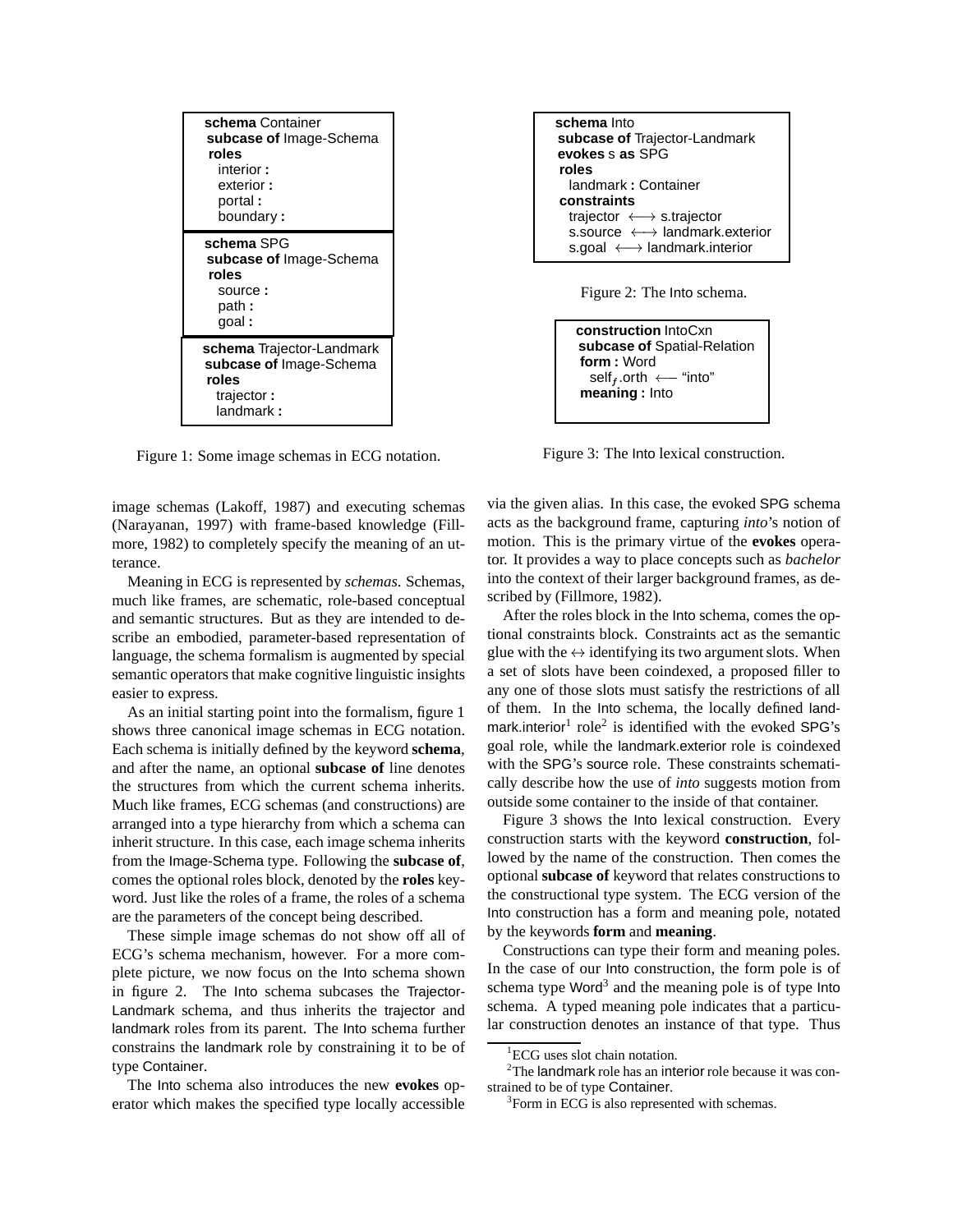our Into construction claims that the word *into* means an instance of the complex relation described by the Into schema.

The Into construction also exhibits the assignment operator  $(\leftarrow)$ . This operator fills a slot with an atomic value. In our Into construction's form pole, the orth<sup>4</sup> feature brought in from the Word schema is assigned the atomic string *into*.

Figure 4 shows the clausal Caused-Motion construction, an example of which is *The basketball player threw the ball into the basket.* This construction has an agent (the player) which acts upon a patient (throwing the ball) thereby moving it along a path (into the basket). Since the Caused-Motion construction links a particular syntactic form, that of a referring expression, a forceapplication verb, a referring expression and a path to a Caused-Motion-Scene<sup>5</sup>, the construction is different from the ones we have covered so far in that it has constituents that are themselves constructions. Thus instead of typing the form block, the form block has constraints relating the constituents.

Each of the construction's four constituents are defined in the constructional block. Each constituent is assigned a local name, and then after the colon, the constructional type is defined. If necessary, like in the case of the Verb constituent, a semantic type is added in brackets.

The ordering of these constituents is specified by adding form constraints to the form block. When the constructional analyzer searches for instances of a construction, these form constraints must be satisfied. The two supported constraints are **before** which requires that the left argument be somewhere the left of the right argument in the input, and **meets** which requires the left argument to be directly before the right argument in the input.

In the Caused-Motion construction, the form constraints require that the agent be directly before the verb and the verb be before the path and patient. Notice that the relative order of the path and patient is left unspecified<sup>6</sup>. Because ECG allows constituent order to be unspecified like this, ECG can express with one rule what a CFG might have to express with an exponential number of rules.

The meaning pole of the construction uses the semantic machinery that has already been described. It links the agent<sub>m</sub>'s category to the agent of the scene as well as setting patient<sub>m</sub>.category to the trajector of the specified path. Notice that the constraints use the *m* and *f* subscripts when referring to the constructional constituents'



Figure 4: The Caused-Motion Construction and related schemas.

<sup>4</sup>Orth is short for *orthography*.

<sup>5</sup>A caused motion scene is one where the agent applies force to the patient resulting in a shift in the position of the patient.

<sup>&</sup>lt;sup>6</sup>This might be a partial solution for dealing with what are called *heavy NPs*.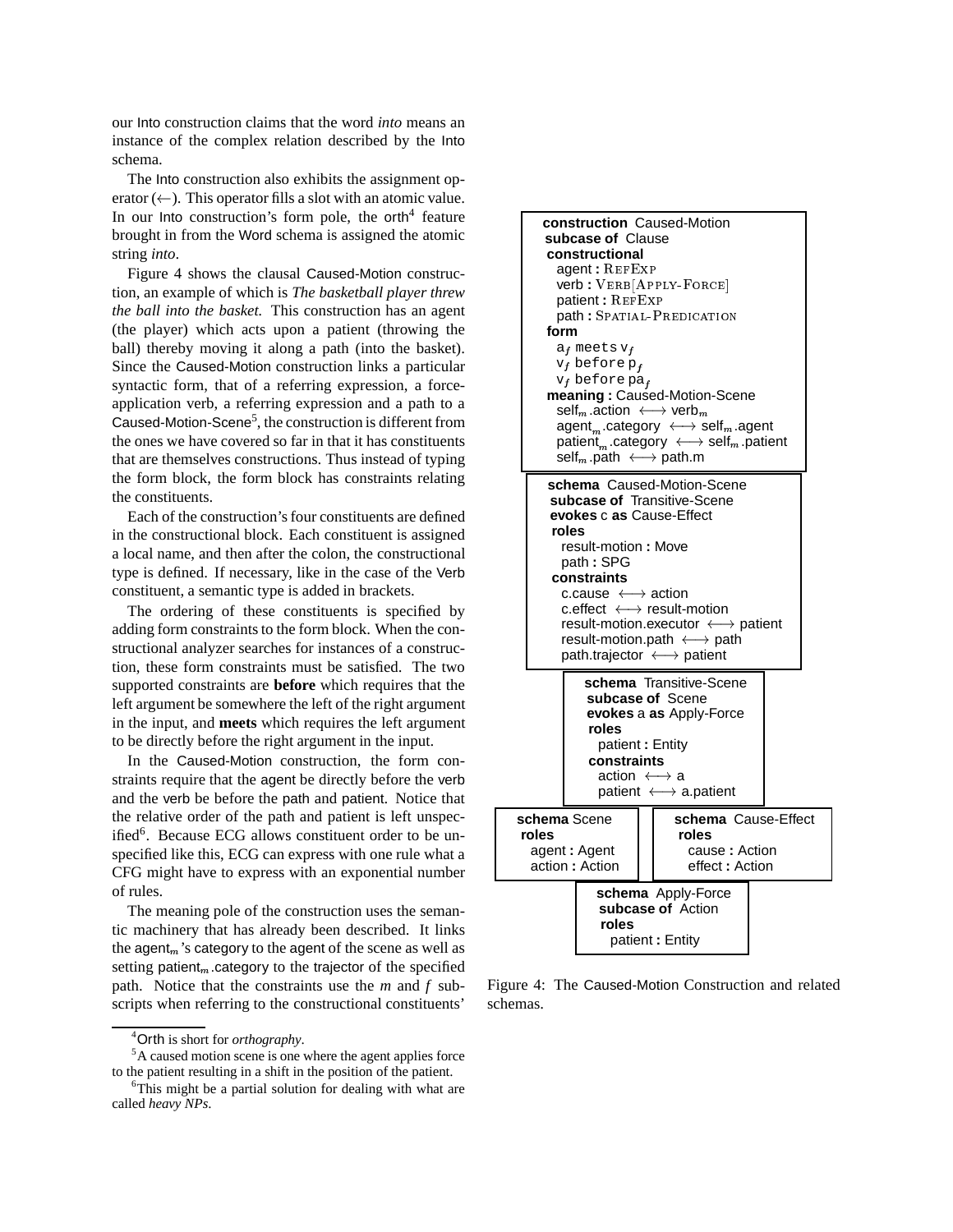form and meaning poles, respectively, and can be applied to any construction as if they were just dotting into the structure.

With a formal language for describing constructions, many avenues are opened. The most important for the sake of this work, is that it is possible to translate ECG descriptions into feature structures. For the most part, this translation is straightforward. For example, schemas, constructions are represented as feature structures and their roles are represented (unsurprisingly) as roles.

The evokes operator, however, requires a little more care to properly model its nonlocal semantics. In this case, the evoked type is generated outside of the evoking structure. The evoked structure's alias is represented as a local role coindexed with the nonlocal structure<sup>7</sup>.

# **3 Simulation-Based Language Understanding**

Simulation-based language understanding draws inferences about actions and events by executing an active model. The active models are called *x-schemas* (short for executing schemas) which are extensions to stochastic petri nets. In order to draw inferences about an action like walking, the system performs a *simulation* by executing its internal model of walking.

To tailor the inference to a particular scenario, the simulator needs to set the *parameters* of the x-schema representation appropriately. These parameters are the free variables that control how the simulation executes. For example, the walking x-schema would have parameters for who the walker is and for the path (or direction) of motion. So in the sentence *Harry walked into the cafe*, the walker would be *Harry* and the path would be *into the cafe*.

But before a language understanding system can utilize the virtues of such a model, the parameters must be extracted from the utterance. This is where the constructional analyzer comes in. If the constructions have features designed to interact with the simulator, each constructional analysis will provide the parameters to the simulation, and the analyzer and simulator will interact to understand the utterance.

Researchers have integrated the constructional analyzer with a simulation engine, creating a unique and powerful method for language understanding. Such a system would even be able to do "exotic" metaphorical inference with ease, since metaphorical inference is just a special kind of parameterization<sup>8</sup>.

## **4 Syntactic Chunking**

Traditional chunking is a simple parsing algorithm where each syntax rule is transformed into a finite state recognizer. The recognizers are arranged into levels, controlling the order of the reductions. A chunker starts at the lowest level (and hopefully most-certain reductions) which are done by the part of speech tagger. Then it proceeds up the levels toward the less certain reductions. This bottom up approach assumes (obviously incorrectly) that reductions can be made locally and bottom-up without any notion of global context, giving the algorithm speed and state savings.

Within a single level, the reductions are done greedily. Going left to right through the input, whenever a particular pattern is recognized, the longest match of that pattern is reduced. Figure 5 shows the steps that an Abney chunker goes through for the sentence, *The woman in the lab coat thought you were sleeping*.

This figure exposes both the virtues and weaknesses of chunking–the weakness being the fact that the parse for the sentence does not attach the prepositional phrase *in the lab coat*, treating it instead as a sister to the *the woman* noun group. But it also illustrates the robustness of the system in that while the grammar has no rule for reduced relative, it still correctly labels the syntactic groups. In other words, the incompleteness of the grammar does not cause phrases to be rejected since there is no requirement that a successful parse converge to a complete sentence. Thus such a parser is well-suited for spoken language (Hinrichs et al., 2000), where Hinrichs, et al were able to get 93% "correctness" <sup>9</sup> at finding the various syntactic groups from an error prone spoken language input. Unsurprisingly without any semantics, they were only able to achieve 54% "correctness" when generating the complete parse tree from the chunk analysis.

## **5 The Constructional Analyzer**

Because the approach to constructional analysis we describe in this report uses a level-based processing model, it can be considered a relative of such shallow information extraction tools. But instead of doing shallow semantic analysis for the purposes of information extraction, it utilizes both the semantic richness of construction grammar and extended computational mechanisms to do full constructional analysis, resulting in both a complete syntactic analysis and a deep semantic analysis. The constructional analyzer integrates the following computational capabilities to make deep analysis possible.

• Support for unification

 $7$ With this implementation, ECG does not require any extensions to standard unification algorithms.

<sup>8</sup> See (Narayanan, 1997) for more information about metaphorical inference.

<sup>&</sup>lt;sup>9</sup>They do not give a notion of what correctness means in their paper.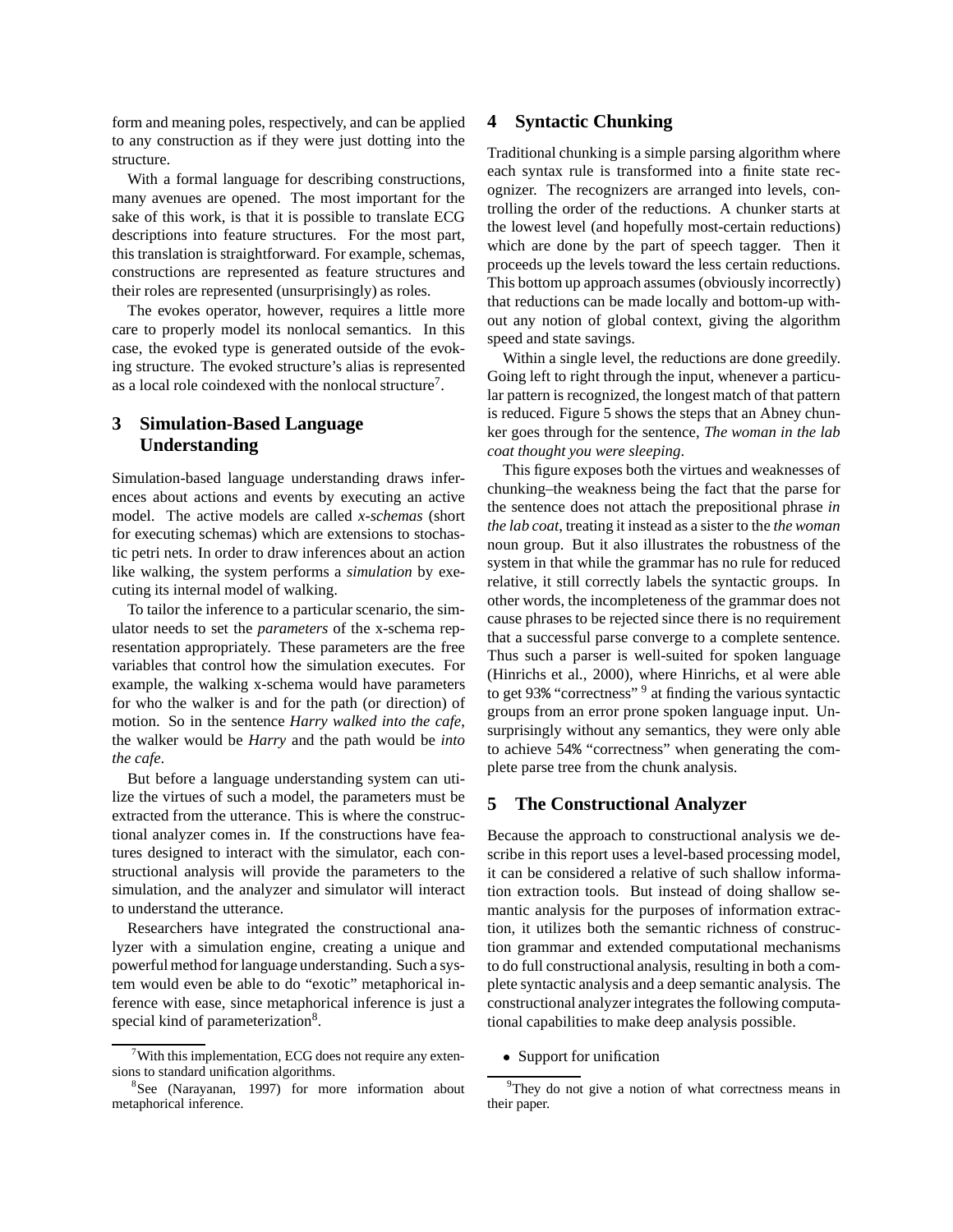| $L_3$          |     |          |  |    |    |                                                 |
|----------------|-----|----------|--|----|----|-------------------------------------------------|
| L <sub>2</sub> |     | NG       |  | PG | NG |                                                 |
| $L_1$          |     | $NG$ $P$ |  | NG | NG |                                                 |
|                | - D |          |  |    |    | N P D N N Vtns Pron Aux Ving                    |
|                | the |          |  |    |    | woman in the lab coat thought you were sleeping |

Figure 5: A Partial Parse from (Abney, 1996). Since this processing model is bottom up, first the level 0 reductions are performed, then the level 1 reductions, then level 2 and finally level 3. In the nonterminals, *G* is used (for group) instead of  $p$  (for phrase) to clearly indicate that these are non-recursive chunks. Each grammar symbol spans all the input to its left until another grammar is encountered.

- Support for multiple concurrent analyses with a chart
- Support for the more flexible form relations found in ECG
- Support for ECG's semantic expressiveness

#### **5.1 The Basics of the Constructional Analyzer**

Since ECG is a unification-based formalism, supporting unification is a necessary first step. Along with unification, a chart is employed by the system to keep track of the many possible analyses generated during rule-based language analysis.

On the form side, the analyzer cannot use finite state machines or even context free grammars to do matching because of ECG's more relaxed notion of form. ECG does not require the grammar writer to specify a total ordering on a construction's constituents, and thus recognizers requiring a total ordering (like CFG parsers) in each rule are unusable. The constructional analyzer instead uses a computational unit called a *construction recognizer*.

A construction recognizer is the chunk of active knowledge into which a construction gets transformed. Each construction recognizer is designed to check both the form and meaning constraints of just the construction it models. In other words, instead of a monolithic parser that takes the grammar rules as input, the constructional analyzer itself is a collection of active construction recognizers working together to generate the constructional analysis.

### **5.2 An Example**

In order to make the previous discussion more concrete, let's analyze an example sentence using the Caused-Motion construction described earlier. The sentence we will consider is *The basketball player threw the ball into the basket.* Given a grammar that can handle simple referring expressions of the form (Det) Adj\* Noun+ (making sure to add the appropriate semantics) and spatial phrases, we can arrange the rules into levels (see figure 6) and generate analyses that use the Caused-Motion construction.

- 0. Lexical constructions
- 1. Noun noun compounds
- 2. Adjectives
- 3. Referring expressions
- 4. Spatial Predications
- 5. Clausal constructions

Figure 6: The levels used in the example analysis.

```
construction Noun-Noun-Compound
subcase of Category
constructional
  a: CATEGORY
  b: CATEGORY
form
  a_f meets b_fmeaning
  \text{self}_m \leftrightarrow \text{b}_m
```
Figure 7: A Generic Noun-Noun-Compound construction that just sets the meaning of the construction as a whole to be that of the second constituent. It relies on the structure merging process (Bryant, 2003) to infer the correct relation between the two Category constituents.

Figure 7 shows an example noun-noun compound construction used in the analysis that puts constituents of type category<sup>10</sup> together to generate an instance of type Noun-Noun-Compound which is itself subtype of category. Thus the rule is recursive with itself and any other category requiring rule. Notice that it is on the same level that all other category constructions are assigned. The constructional analyzer allows the constructions assigned to the same level to be mutually recursive.

After the Category constructions are processed, simple

<sup>&</sup>lt;sup>10</sup>An instance of the category construction can either be what is usually considered a noun like *dog* or a noun-noun compound like *vinyl siding salesman* or *gas meter turn-off valve*.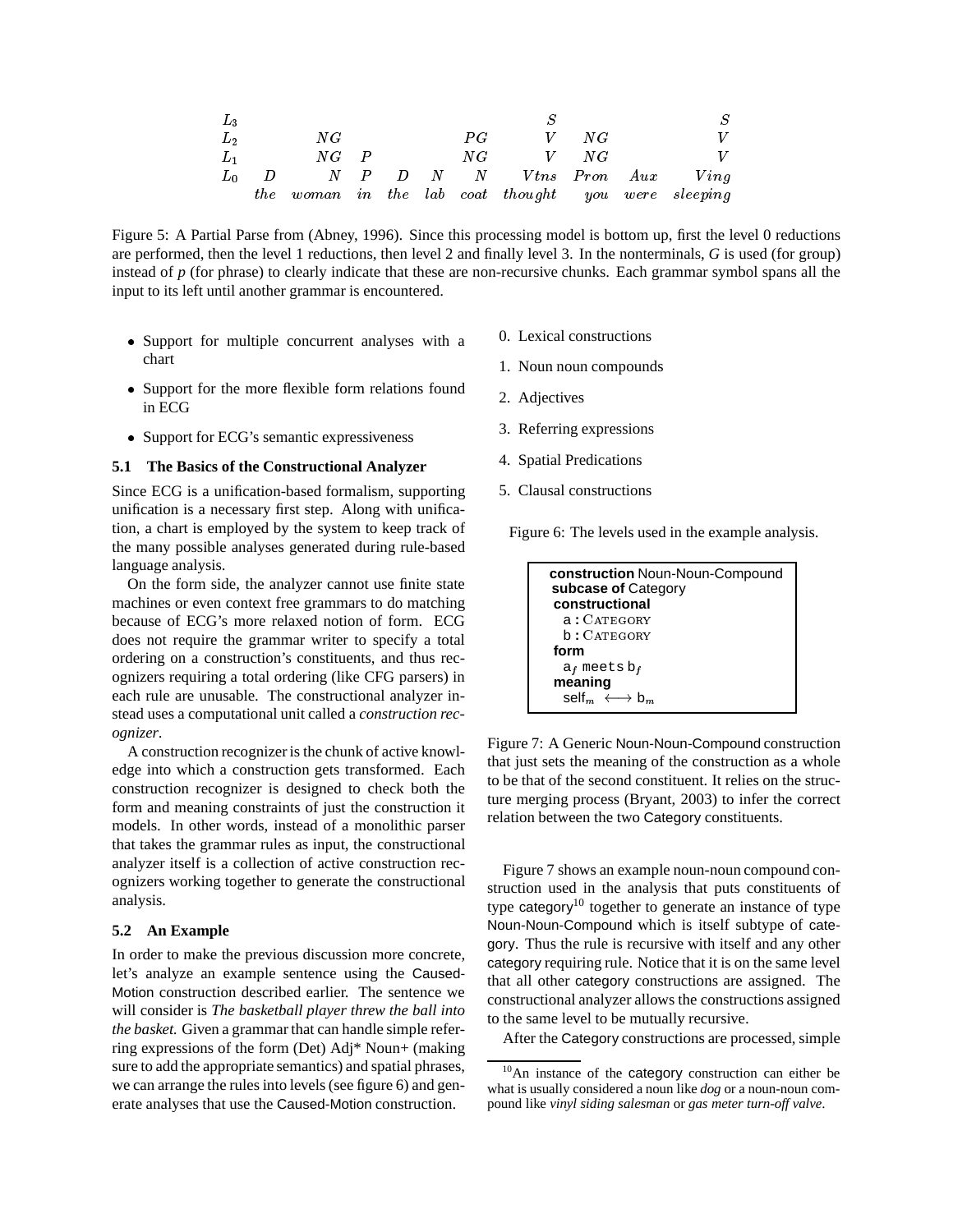

Figure 8: The constituent graph structure for the Caused-Motion construction. Each constituent corresponds to a node in the constituent graph. At any particular point, the construction recognizer is only allowed to search for constituents with no incoming edges. When a constituent is found, its node is removed from the graph along with any outgoing edges from that node. After removing a node, the construction recognizer is now allowed to search for different, newly-released constituents or if there are no nodes left, then a valid instance of the construction (at least with respect to the form constraints) has been found.

referring expressions are generated. After the referring expressions, Spatial-Predication constructions are recognized on the next level, and the constructional analyzer is finally ready to match the Caused-Motion construction. Figures 8 and 9 (and the rest of this section) describe the matching process schematically.

In frame A of figure 9, the construction recognizer is in its initial state and it has not found any of the constituents for the Caused-Motion construction. In B, the recognizer has found a referring expression corresponding to *the basketball player*, and since it unifies with the agent role of the Caused-Motion construction, it is accepted as the first constituent. Notice how the node in the graph corresponding to the agent is removed indicating that it has been found.

In frames C and D, the same scenario takes place except it is the verb *threw* and the referring expression *the ball* that satisfy the form and meaning requirements of their corresponding constituents. Notice in C that the construction recognizer is now allowed to find either the patient or the path since both nodes have no incoming edges. In E, we see a completely matched Caused-Motion construction with a complete Caused-Motion scene and an empty constituent graph indicating that a complete instance of this construction has been found.

In short, the construction recognizer builds up a graph data structure to keep track of the constituents and an inprogress semspec to keep track of the semantics. Each constituent that satisfies the form and semantic constraints updates the constituent graph and the in-progress partial semspec. The final result for a successful match has the agent of the caused motion scene to be the player, the patient being the ball, and the goal of the path being the interior of the basket.

### **5.3 Computational Complexity**

At its core, the constructional analyzer is just a unification parser that needs to support the quirks of a particular grammar formalism. The quirk that most affects the computational complexity of the constructional analyzer is ECG's support for partial constituent order.

Barton (1985) showed that parsing with unordered CFG rules is NP-complete. Since an ECG grammar can leave all constituency unordered, the worst case runtime must be exponential with respect to the utterance. An actual grammar of this sort is unlikely, however, and thus it is useful to symbolically bound the runtime of the analyzer in terms of the number of unifications it performs.

For purposes of the complexity analysis, call the number of levels l, the number of recognizers at each level  $r$ , and assume an input of  $k$  words. Further assuming that there are  $O(k)$  states in each chart entry, and that the number of constituent orderings allowed by a grammar rule is  $j$  for the max of  $c$  constituents used in any rule. The worst-case runtime would then be  $O(lrk^{c_j})$  since there would be  $k^c$  combinations of unifications for each of the j constituent orderings associated with a particular recognizer.

Clearly any product of  $c$  and  $j$  much over 2 makes the algorithm intractable for all but the smallest grammars. Consequently, an open area of research is a mechanism for concentrating effort on the most promising syntactic and semantic combinations using methods of the sort described in (Narayanan and Jurafsky, 1998) and (Bryant, 2003).

### **6 Applications**

The constructional analyzer is currently being put to use in two tasks that require the deep semantics that it provides.The first task is that of *Simulation-Based Language Understanding* (Narayanan, 1997) has already been described. The second is the task of inductive learning of child constructions (Chang and Maia, 2001).

### **6.1 Child Language Learning**

The language learning model used by Chang (Chang and Maia, 2001) is a comprehension-based model of language learning built on the following assumptions:

 There is significant prior knowledge going into the learning process.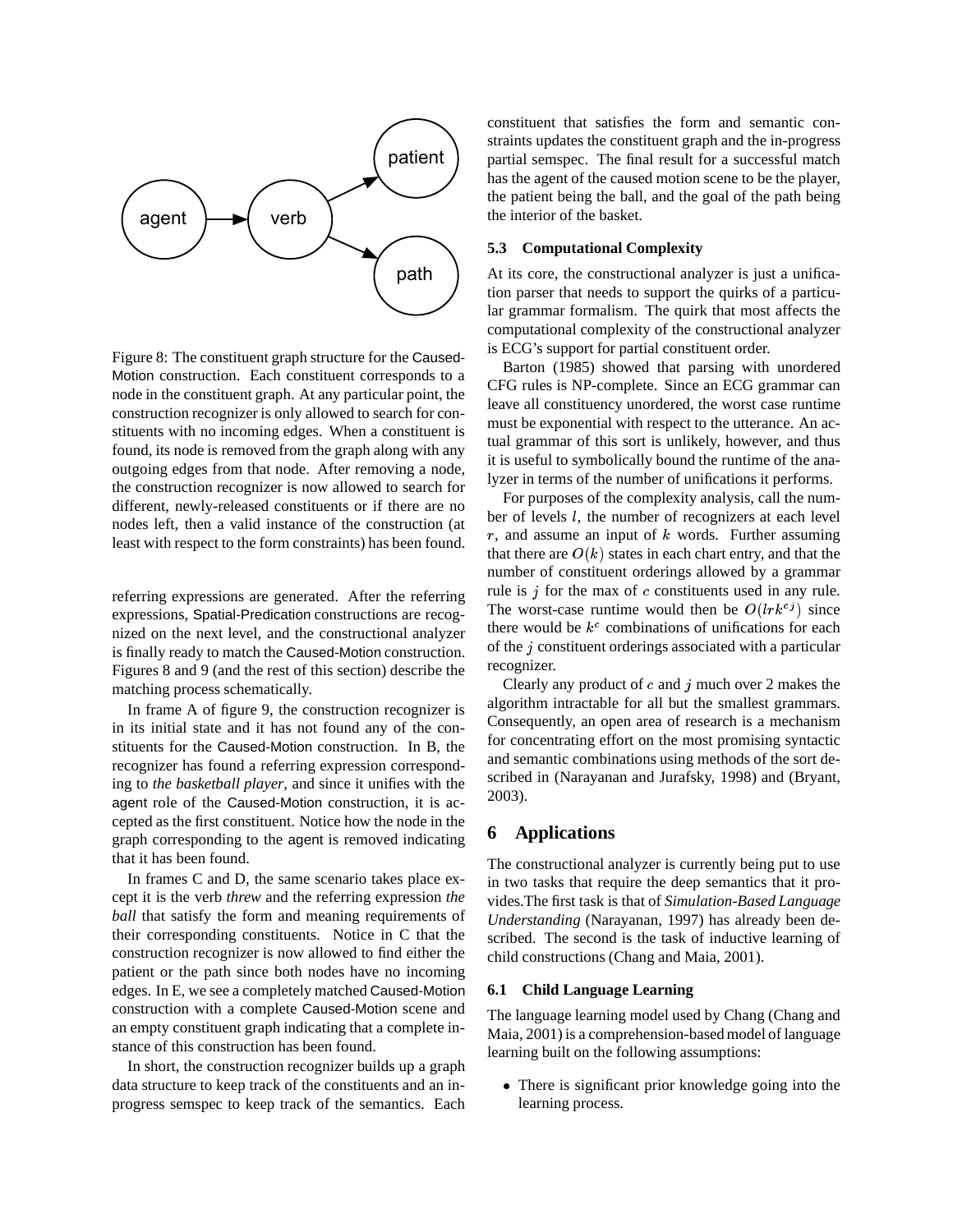

Figure 9: Snapshots of the internal state of the Caused-Motion construction recognizer on the sentence *The basketball player threw the ball into the basket*.